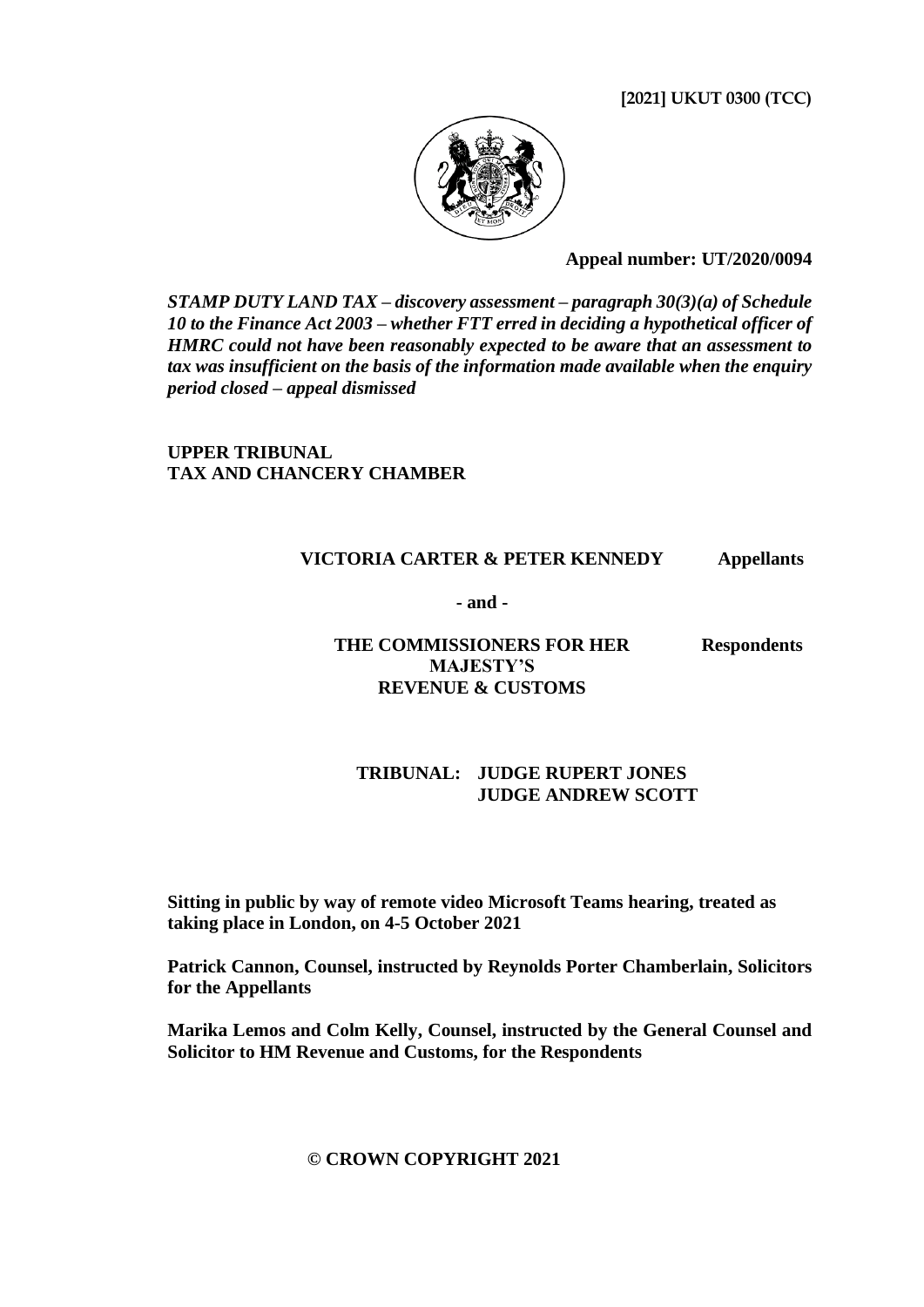## DECISION

### **Introduction**

1. The Appellants appeal the preliminary decision of the First-tier Tribunal ('FTT') dated 6 April 2020 ('the Decision'), released under reference [2020] UKFTT 179 (TC).

2. In 2009 the Appellants had participated in a tax avoidance scheme (named "Hummer"). It was designed to take advantage of the rules which applied to sub-sales of property in section 45 of the Finance Act 2003 ('FA 2003'). The Appellants filed a stamp duty land tax ('SDLT') return within the statutory time-limit and, having done so, Her Majesty's Revenue and Customs ('HMRC') had until 22 March 2010 to open an enquiry into the return. They did not open an enquiry but, relying on paragraph 28 of Schedule 10 to FA 2003, they made a discovery assessment on 6 September 2011 in the sum of £32,640 in relation to the property purchase. The Appellants appealed that assessment.

3. Their appeal was joined with other appeals raising similar issues. The FTT decided three preliminary issues in the appeals. In deciding the third of those issues, it found that, when the enquiry window ended on 22 March 2010, an officer of HMRC could not have been reasonably expected to have been aware that an assessment to tax was insufficient on the basis of the information made available to them by that time. Consequently, the officer was entitled under paragraph 30(3) of Schedule 10 to FA 2003 to make the assessment. The FTT found that a hypothetical officer would only have become aware of an actual (as opposed to a possible) insufficiency on 1 April 2010 when advice was received from counsel that the scheme could be successfully challenged.

4. With the permission of the FTT, the Appellants appeal the Decision on the grounds that the FTT erred in law in coming to the conclusion that the test in paragraph 30(3) of Schedule 10 to FA 2003 was met.

#### **The FTT's decision**

5. The FTT set out the background facts to the Appellants' appeal at [22]-[25] of the Decision:

'22. Ms Carter and Mr Kennedy are a married couple. They assert that they have implemented the tax avoidance scheme referred to as "Hummer" in connection with their purchase of 16 Ceylon Road, London, W14 0PY ("16 Ceylon Road") on 22 May 2009.

23. HMRC received the SDLT1 return for the transaction on 3 June 2009. In that return, Ms Carter and Mr Kennedy declared that the consideration paid by them for the purchase of 16 Ceylon Road was £130,763. This resulted in a charge to SDLT of £nil.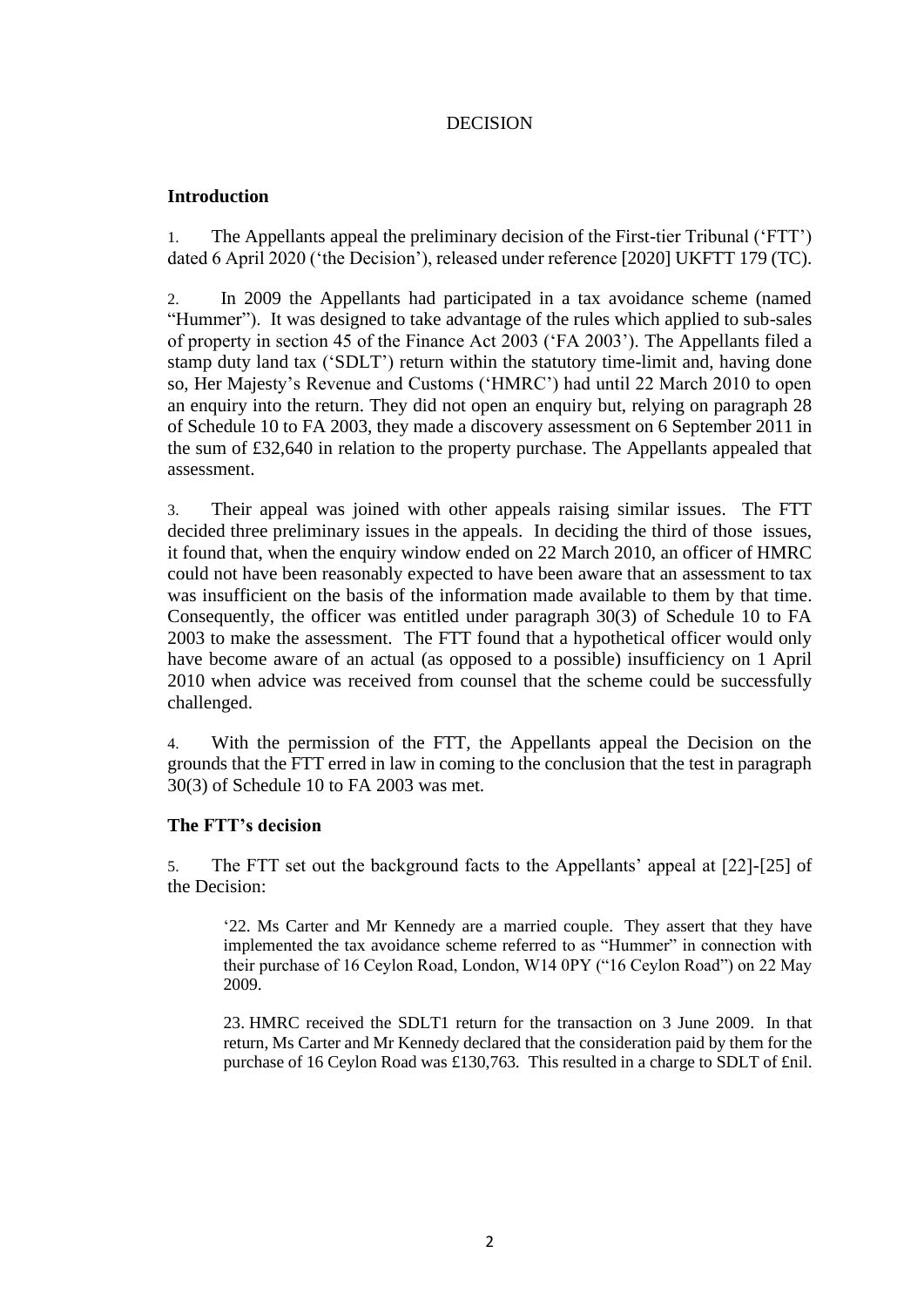24. The period allowed under paragraph 12 Schedule 10 FA 2003 for HMRC to enquire into the return expired on 22 March 2010. HMRC had not issued an enquiry notice by that date.

25. On 6 September 2011, HMRC issued a discovery assessment to Ms Carter and Mr Kennedy for the amount of £32,640. This was on the basis that Ms Carter and Mr Kennedy had paid a consideration of £816,000 for the property.'

6. At [69] the FTT accepted officer Kane's evidence that 1 April 2010 was the date on which he first became aware that the Hummer tax avoidance scheme might be successfully challenged as ineffective.

7. At [208] it began to consider the application of paragraph 30(3) of Schedule 10 to FA 2003. At [222] the FTT held that: 'on [22 March 2010], the information available to the hypothetical officer as defined by paragraph 30(4) was the information contained in the SDLT1 return and the disclosure note in the form that I have set out above'.

8. The FTT found that the SDLT1 return of the Appellants 'disclosed the consideration, which the Carter/Kennedy appellants regarded as the chargeable consideration for SDLT purposes as £130,763' ([224]).

9. The disclosure note filed with HMRC on behalf of the Appellants stated as follows:

"The chargeable consideration entered on this return has been calculated in accordance with the provisions of section 45 Finance Act 2003 as, between the exchange of contracts and completion, purchaser 1 executed a gift of a 99% interest in the contract at a time when it was 85% paid. Accordingly, on the advice of Counsel, that resulting percentage of the contract price does not fall to be counted as part of the chargeable consideration because of the "sub-sale".

We are also advised that the provisions of section 75A F. A. 2003 do not apply to this transaction, as when operating a calculation under this provision the resulting chargeable consideration is less than that declared on the return. If you require further information, please contact us." (see [36]  $&$  [128] of the Decision).

10. The FTT found 'it was also clear from the disclosure note that some form of subsale transaction was involved and that transaction was considered to fall within the provisions of s45 FA 2003' ([224]). The FTT made findings regarding the quality of this disclosure at [225] and [226]:

'225.Those details together with the other details provided by the disclosure note - that the contract was 85% paid before a gift of 99% of the benefit of the contract was made should have enabled an HMRC officer who was looking at the return and the disclosure note to gross up the declared consideration and find, at the very least, an approximation of the total consideration that was paid. However, without more details of the steps involved in the scheme beyond the limited details provided in the disclosure note, it would be difficult confidently to perform an accurate calculation. On the other hand, it would have been relatively straightforward for the appellants to provide HMRC with the total amounts paid under the contract so as to enable an accurate calculation to be made relatively easily.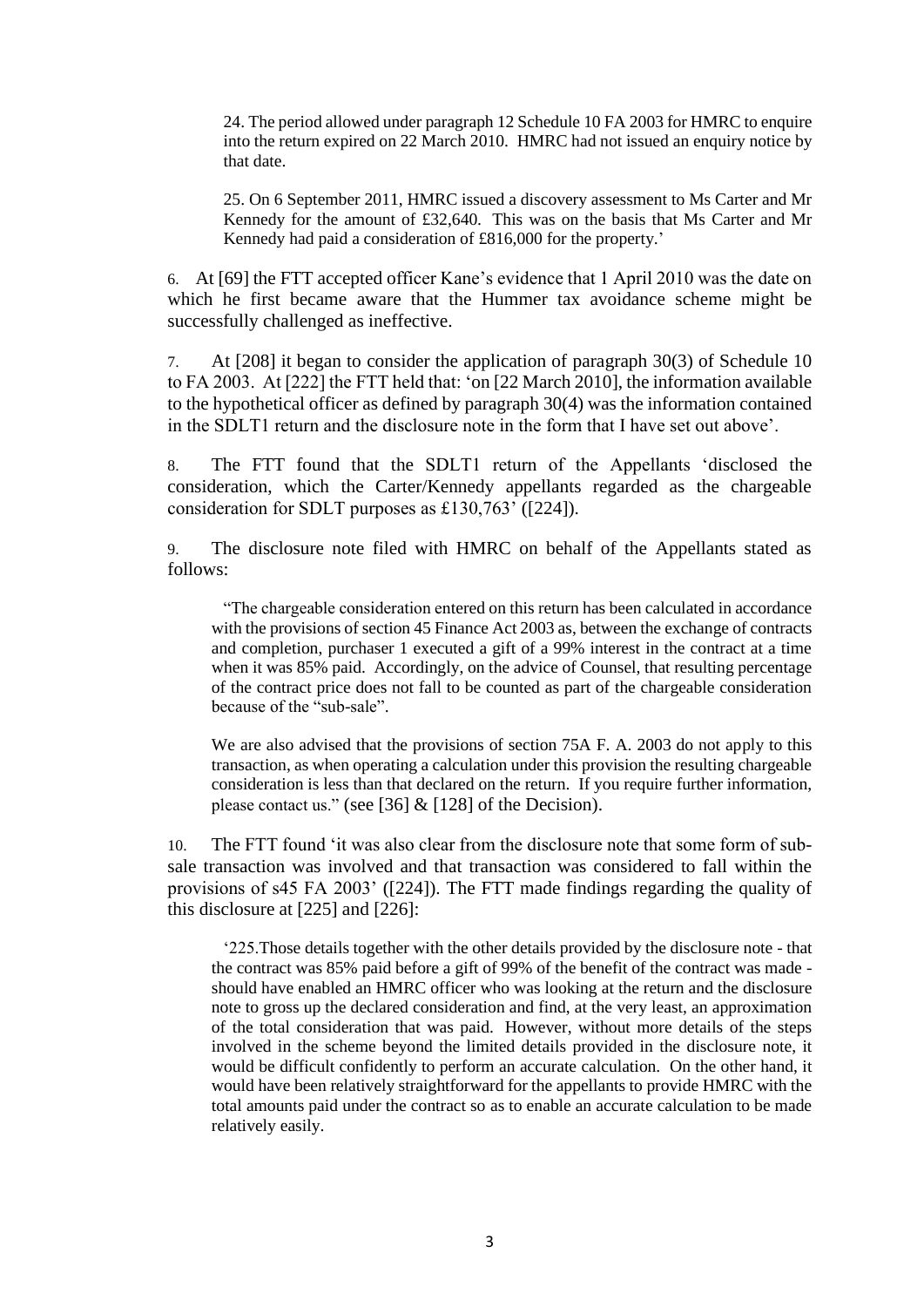'226.The disclosure note also refers to s75A FA 2003 and gives a reason why the provision might not apply to require any additional amount to be brought into charge to tax. However, the disclosure note does not contain any indication that the transactions involved form part of a pre-planned tax avoidance scheme; there is no technical explanation as to why s75A was considered to produce the result outlined in the disclosure note; and there are no reasons given as to why 75A should not be applied to tax the total amount of the payments made under the contract.'

11. The FTT considered the level of awareness and knowledge that it should ascribe to the hypothetical officer who was considering the information that was treated as made available ([227]). It held that the focus should be on the adequacy of the disclosure made by the taxpayer ([228]) and that 'an assessment has to be made of the conclusions that it is reasonable to expect an HMRC officer to draw from that information. That assessment will inevitably involve a consideration of the level of awareness and knowledge that inspector is expected to apply to the information; and that level of awareness and knowledge may well change over time.'

12. The FTT accepted the evidence of HMRC officer Kane that before 1 April 2010 'there was considerable debate within HMRC as to whether s.75A [FA 2003] could be applied to counteract these schemes' ([229]).

13. The FTT then applied the test under paragraph 30(3) of Schedule 10 by reference to the hypothetical officer rather than HMRC officer Kane ([230]). It did 'take into account his evidence in considering the general level of awareness that is it reasonable to ascribe to the hypothetical officer when reviewing the information that is treated as available to the officer by paragraph 30(4)'. In doing so, the FTT also took 'into account that Mr Kane is a specialist and was at the forefront of HMRC's efforts to counteract these schemes and so his technical knowledge was likely to be more advanced than might reasonably be expected of officers within HMRC in general. But I also take into account that, as I have mentioned above, the hypothetical officer is not required to resolve all issues or to every question of law. The test is simply whether the information available would justify the HMRC officer in raising an assessment.'

14. The FTT concluded:

'231. Bearing these issues in mind, I would expect a hypothetical officer of general competence, knowledge or skill at the time who was reviewing the SDLT1 return and the disclosure note to be aware of s75A FA 2003 and of its potential application to counteract tax avoidance schemes. However, at the time, the inspector would be in some doubt about the scope of s75A FA 2003. It was not until some time later (in 2013) that this Tribunal first heard the appeal in the case, which led to the Supreme Court decision in *Project Blue Limited v Revenue and Customs Commissioners* [\[2018\]](https://www.bailii.org/uk/cases/UKSC/2018/30.html)  [UKSC 30.](https://www.bailii.org/uk/cases/UKSC/2018/30.html) The reference in the disclosure note to s75A, it seems to me, would have prompted further investigation, but without further explanation would not have led the inspector to an awareness of a loss of tax.

232. Having taken into account all of these factors, I come to the view that it was not reasonable to expect an HMRC officer at the relevant time (on 22 March 2010) to be aware of the insufficiency in the return to an extent that would justify him or her making an additional assessment. This was a relatively complex case. An adequate disclosure must clearly alert the hypothetical officer to the insufficiency. In my view, such a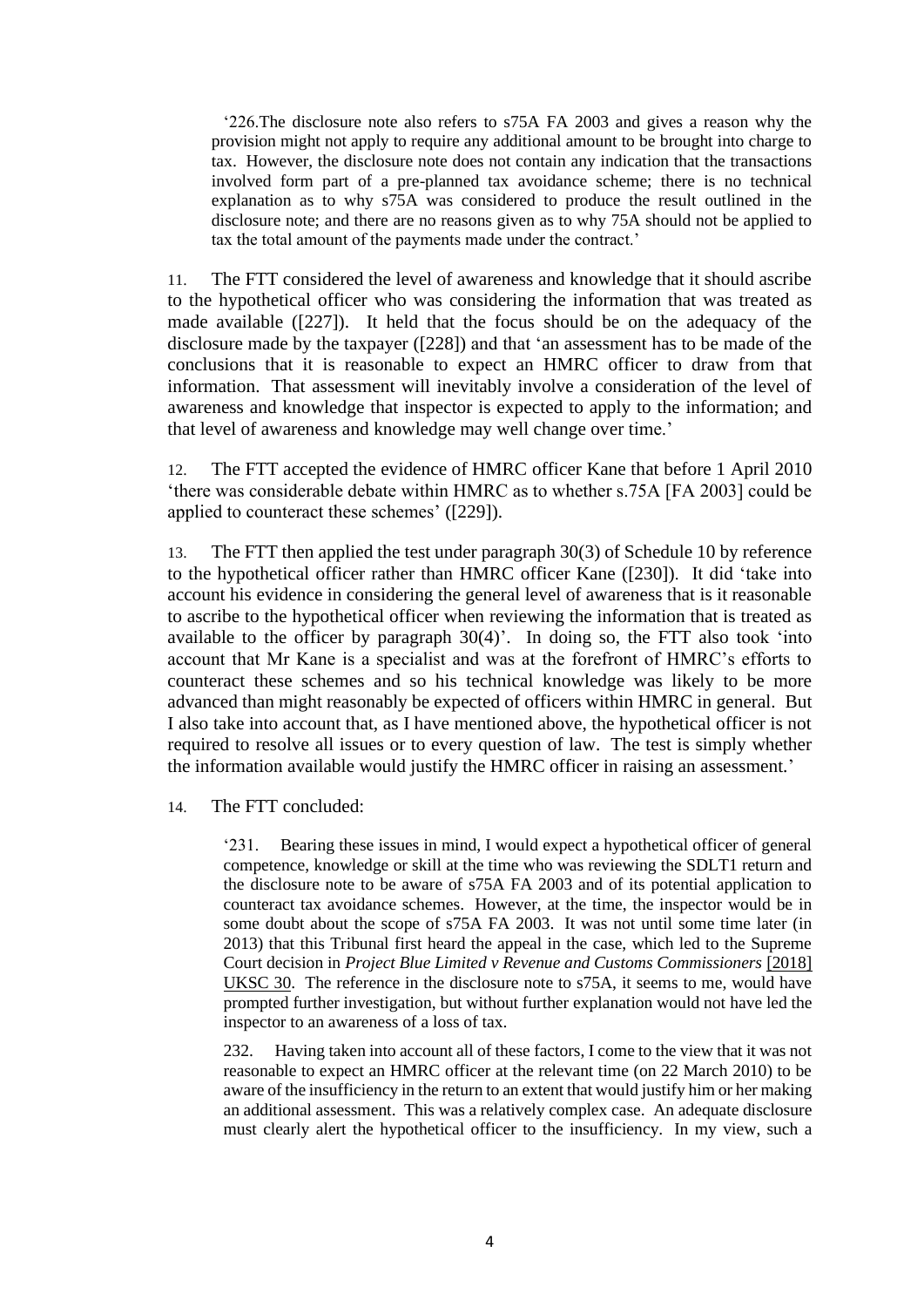disclosure would have required a fuller disclosure of the facts and, given the state of the law at the time, a fuller explanation of the views, which were being taken on the application of s45 FA 2003 and s75A FA 2003 in the context of those facts. The information made available to HMRC may have been sufficient to prompt the hypothetical officer to raise an enquiry, but it did not clearly alert the officer to the insufficiency and so did [not] meet the requirements for an adequate disclosure at that time.'

#### **The law**

15. Part 4 of FA 2003 contains the law relating to SDLT. At the material time, section 45 of FA 2003 applied where a contract was entered into under which a land transaction was to be completed by a conveyance and "there is an assignment, subsale or other transaction (relating to the whole or part of the subject-matter of the original contract) as a result of which a person other than the original purchaser becomes entitled to call for a conveyance to him" (see subsection  $(1)(b)$ ).

16. Sections 75A to 75C of FA 2003 contain anti-avoidance provisions. They operate where, among other things, one person disposes of a chargeable interest and another person acquires it and a number of transactions (including the disposal and acquisition) are involved in connection with the disposal and acquisition. Those transactions are referred to in the legislation as "the scheme transactions". Section 75A(3) provides that "the scheme transactions may include, for example, […] (b) a sub-sale to a third person".

17. The power of HMRC to make a discovery assessment where a taxpayer has filed a return on time is dealt with by paragraph 30 of Schedule 10 to FA 2003. That paragraph specifies two cases in which HMRC are entitled to make the assessment. For the purposes of this appeal, we are concerned with the second case, which is dealt with by sub-paragraph (3) and is in these terms:

- "(3) The second case is where the Inland Revenue, at the time they—
	- (a) ceased to be entitled to give a notice of enquiry into the return, or
	- (b) completed their enquiries into the return,

could not have been reasonably expected, on the basis of the information made available to them before that time, to be aware of the situation mentioned in paragraph  $28(1)$  or  $29(1)$ ."

18. Before the FTT and before us the parties agreed that the case law applicable to this test includes the case law relating to section 29(5) of the Taxes Management Act 1970 ('TMA 1970'). At [219] of the Decision the FTT summarised the relevant principles as follows:

"(1) The objective awareness test relates to the adequacy of the disclosure that has been made by the taxpayer. The test requires the court or tribunal to identify the information that is treated as available by paragraph 30(4) at the relevant time and determine, whether, on the basis of that information, a hypothetical officer could not have been reasonably expected to be aware of the insufficiency.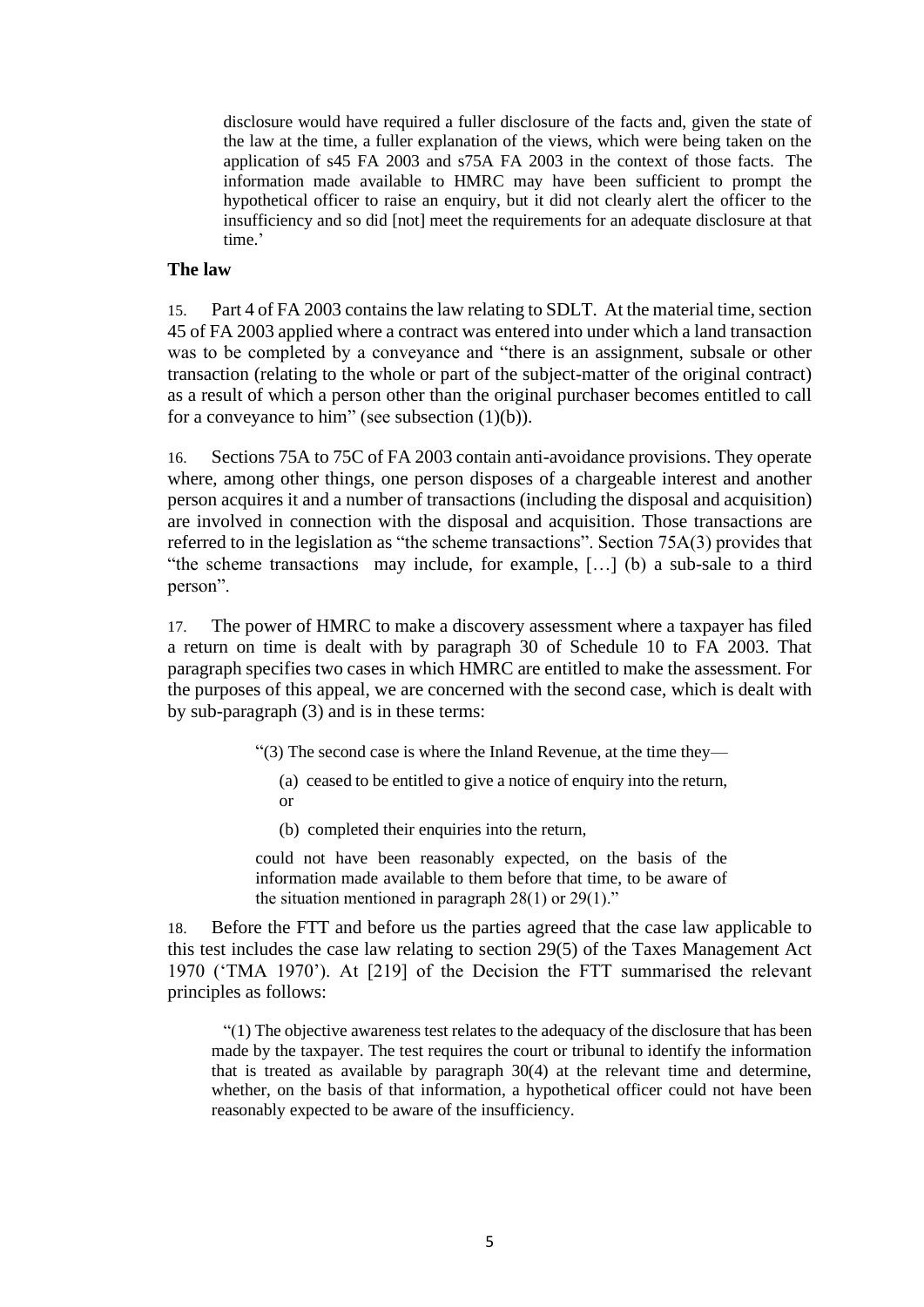(2) It is necessary to bear in mind the general principle as set out by Auld LJ in *Langham* (at [36]) that HMRC is only to be prevented from making a discovery assessment where the taxpayer "in making an honest and accurate return…[has] clearly alerted [HMRC] to the insufficiency of the assessment".

(3) If the level of disclosure is to prevent the issue of an assessment by HMRC, the information that is treated as available at the relevant time must be sufficient as to make the hypothetical officer aware of the actual insufficiency to a level that would justify the making of an assessment (Auld LJ, *Langham* [33] [34]; Patten LJ, *Sanderson* [22]; Moses LJ, *Lansdowne* [69] [70]). The information need not be sufficient to enable HMRC to prove its case (Moses LJ, *Lansdowne* [69]), but it is not enough that the information might prompt the hypothetical officer to raise an enquiry (Auld LJ, *Langham* [33]; Patten LJ, *Sanderson* [35]).

(4) The hypothetical officer should be treated as being of general competence, knowledge or skill, which includes a reasonable knowledge and understanding of the law (see Patten LJ, *Sanderson* [17(1)(2)]). In determining the adequacy of the disclosure, it can be assumed that the hypothetical officer will apply his or her knowledge of the law to the facts disclosed and to form a view as to whether or not an insufficiency exists (Moses LJ, *Lansdowne* [69]; Patten LJ, *Sanderson* [23])."

19. Mr Cannon agreed that this was an accurate summary of the law and so do we.

#### **Appellant's grounds of appeal**

20. In our view the grounds of appeal can be summarised as follows:

(1) the FTT erred in concluding, at [225], that while an HMRC officer could have used the details in the disclosure note – that 85% of the contract was paid before a 99% gift of the benefit of the contract was made – to gross up the consideration declared on the SDLT1 return to find an approximation of the total consideration paid, this calculation could not have been accurately performed with confidence (the calculation ground); and

(2) the FTT erred in referring, at [232], to the state of the law in relation to sections 45 and 75A of FA 2003, as it stood in 2010 when the enquiry window in respect of the Appellants' SDLT1 return closed (the 'state of the law' ground).

21. We address the arguments on behalf of the Appellants in more detail below.

#### **Discussion**

#### *Introduction*

22. As noted above, it was no part of the Appellants' case that the FTT erred in identifying the law to be applied to the facts. Nor did they seek to disturb (at least directly) any of the factual findings made by the FTT. Instead, they took issue with the FTT's application of the law to the facts.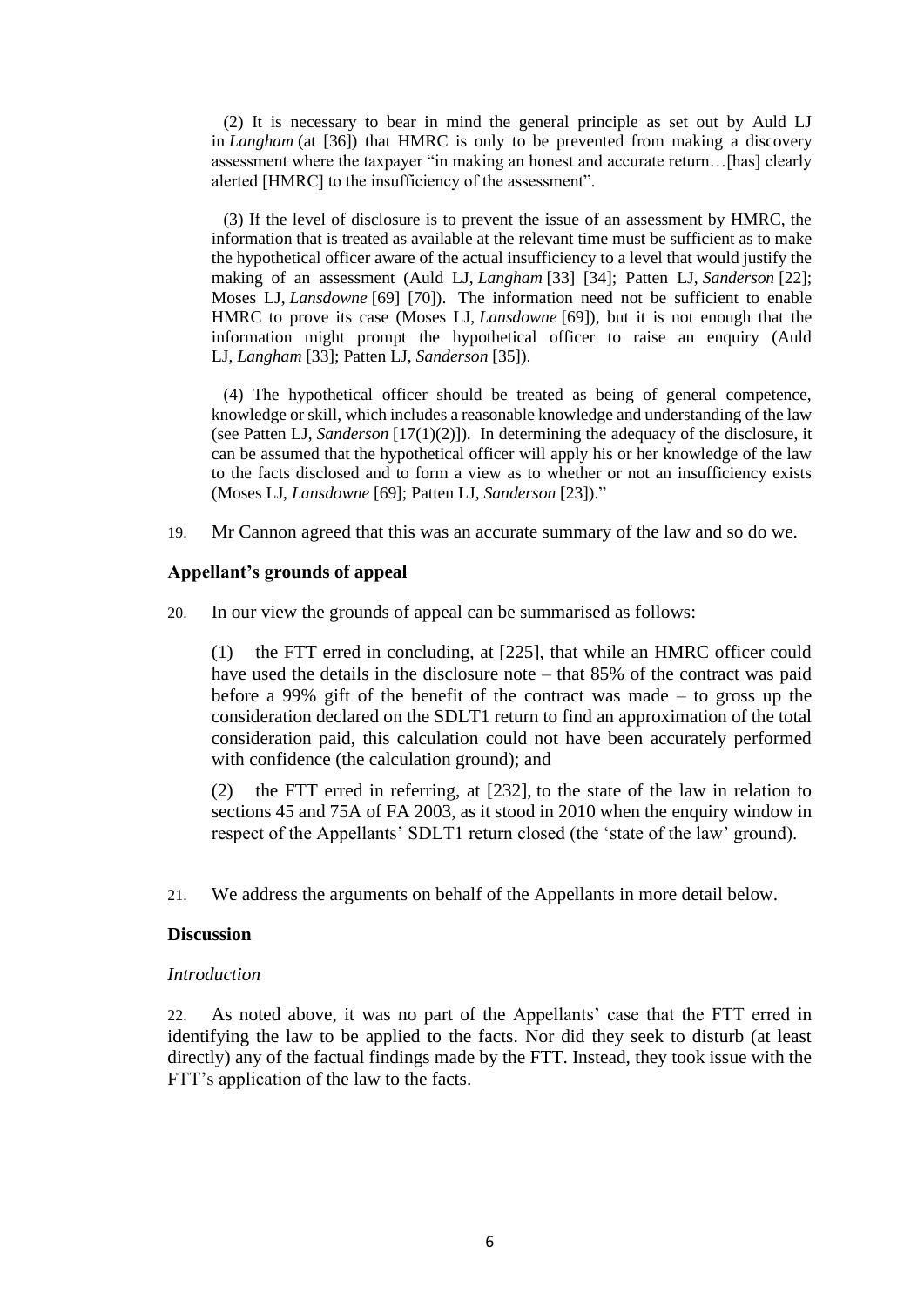23. As is well known, there is a high threshold to be met before an appellate court or tribunal can properly interfere with a tribunal's findings of facts (see *Edwards (Inspector of Taxes) v Bairstow* [1956] AC 14 HL at [36]: 'the facts found are such that no person acting judicially and properly instructed as to the relevant law could have come to the determination under appeal'). The relevant case law applies equally to inferences from primary findings of fact. In *FAGE UK Ltd v Chobani UK Ltd* [2014] EWCA Civ 5 Lewison LJ said this at [114]:

"Appellate courts have been repeatedly warned, by recent cases at the highest level, not to interfere with findings of fact by trial judges, unless compelled to do so. This applies not only to findings of primary fact, but also to the evaluation of those facts and to inferences to be drawn from them."

24. It follows from this that the question before an appellate tribunal or court exercising an 'error of law' jurisdiction is not whether it would have made the same decision as the first-instance tribunal. It is not a re-run of the first-instance hearing ("the trial is not a dress rehearsal. It is the first and last night of the show" – per Lewison LJ in *FAGE UK* at [114(ii)]). The test is whether a tribunal's evaluative judgment was within a reasonable range of conclusions that a properly directed tribunal could have made on the evidence before it. Mummery LJ put matters in these terms at [74] of *Proctor & Gamble UK v HMRC* [2009] EWCA Civ 407:

> "I cannot emphasise too strongly that the issue on an appeal from the tribunal is not whether the appellate body agrees with its conclusions. It is this: as a matter of law, was the tribunal entitled to reach its conclusions? It is a misconception of the very nature of an appeal on a point of law to treat it, as too many appellants tend to do, as just another hearing of the self-same issue that was decided by the tribunal."

25. We are satisfied that the FTT was reasonably entitled to find that the disclosure the Appellants provided to HMRC contained insufficient information and was inadequate for the reasons it gave at [225]-[226] and [232] of the Decision. For instance, the FTT was entitled to find that the disclosure failed to detail the steps involved in the scheme, failed to mention the transaction employed the pre-planned Hummer tax avoidance scheme and failed to explain why section 75A should not be applied to tax the total amount of the payments made under the contract. The FTT was therefore entitled to find that the disclosure note failed to alert the hypothetical HMRC officer to the insufficiency of SDLT such that an additional assessment should have been raised in respect of the transaction.

26. Equally, it was entitled to find that an adequate 'disclosure would have required a fuller disclosure of the facts and, given the state of the law at the time, a fuller explanation of the view, which were being taken on the application of s45FA 2003 and s75A FA 2003 in the context of those facts.'

27. We are also satisfied that the FTT was reasonably entitled to accept the evidence of HMRC officer Kane that until the advice from counsel was received on 1 April 2010 neither he, nor HMRC generally, had come to a settled view that section 75A FA 2003 could be applied to counteract this type of transaction such that additional SDLT was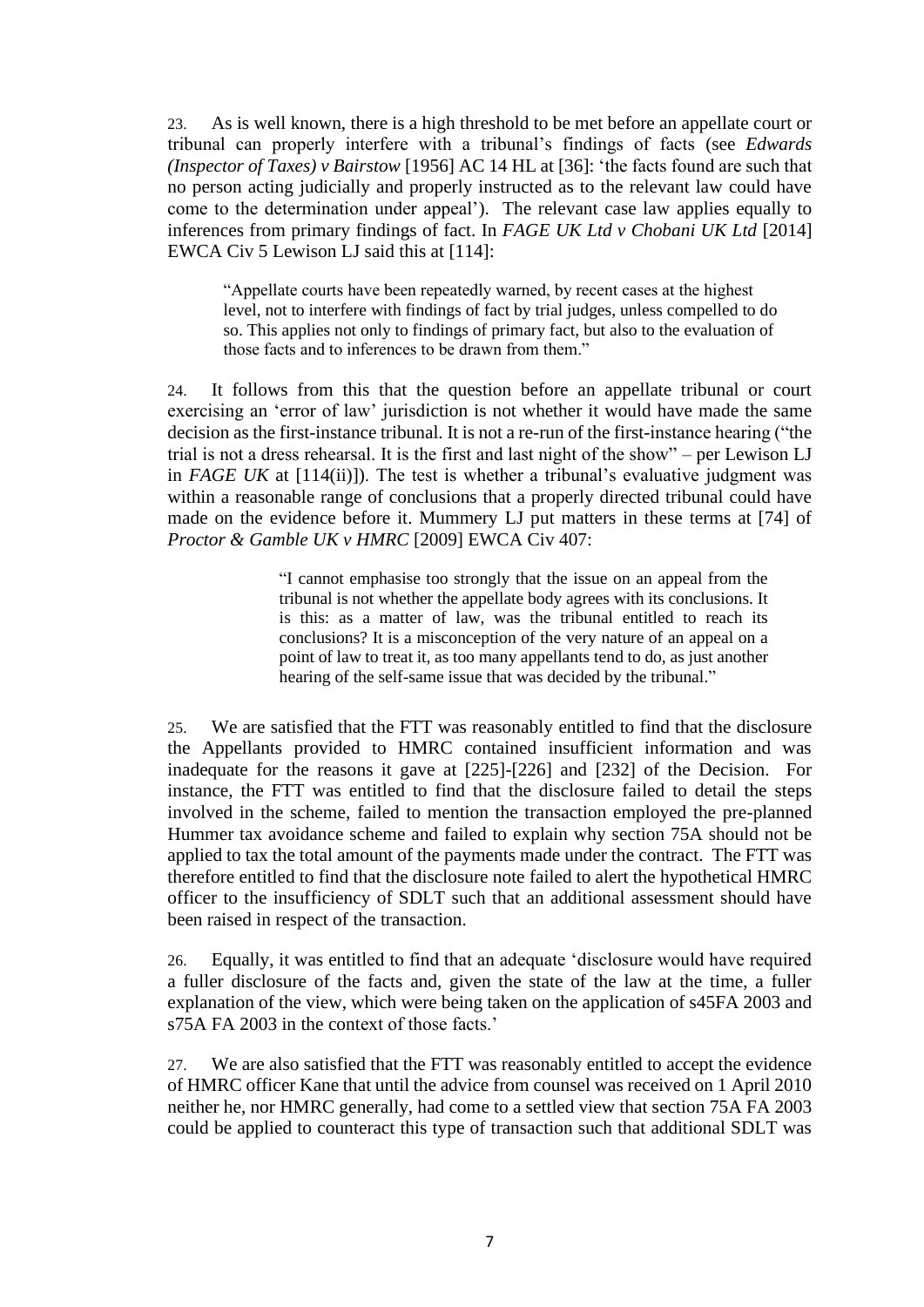due and the assessment was actually insufficient. The FTT gave sufficient reasons for its findings at [66]-[69] & [229] of the Decision.

28. We consider that it was open to the FTT to find that officer Kane's technical knowledge and expertise regarding the relevant schemes and application of the statutory provisions on SDLT was likely to be more advanced than the hypothetical HMRC officer for the purposes of paragraph 30(3) of Schedule 10 to FA 2003 (see [230]).

29. We are satisfied that the FTT was entitled to find that the hypothetical officer, of reasonable knowledge and competence, having received the Appellants' disclosure regarding the transaction in the SDLT1 return and note, would have been in some doubt as at 22 March 2010 and have decided that there was not an actual insufficiency in the Appellants' assessment for SDLT such that it would justify raising an additional assessment at that time (see [231]-[232]). The FTT was fully entitled to find that the 'information made available to HMRC may have been sufficient to prompt the hypothetical officer to raise an enquiry, but it did not clearly alert the officer to the insufficiency and so did [not] meet the requirements for an adequate disclosure at that time.'

30. We now turn to consider in more detail Mr Cannon's submissions in support of the grounds of appeal.

### *Ground 1 - the calculation ground*

31. Mr Cannon submitted that the FTT fell into error in finding the disclosure note in relation to the transaction was insufficient ([232]) when earlier in its decision it had accepted ([225]) that the disclosure would have enabled HMRC to 'gross up the declared consideration and find an approximation of the total consideration that was paid'. This total price was greater than the declared consideration so that, by applying a basic understanding of section 75A and HMRC's published guidance, the inspector could have applied the then current SDLT rate of 4% to that total price.

32. He further submitted that the FTT was wrong to have raised the hurdle so high when it said at [225] of the disclosure that: "it would be difficult confidently to perform an accurate calculation." This is – so Mr Cannon said - because it is not necessary for the information in the disclosure to enable an accurate calculation to be made. Indeed, Mr Cannon noted that the FTT appeared to accept this elsewhere and referred to the correct test at [219(3)] where it held: *"*if the level of disclosure is to prevent the issue of an assessment by HMRC, the information that is treated as available at the relevant time must be sufficient as to make the hypothetical officer aware of the actual insufficiency to a level that would justify the making of an assessment".

33. We are satisfied that the FTT did not err in finding at [225] that 'without more details of the steps involved in the scheme beyond the limited details provided in the disclosure note, it would be difficult [for HMRC] confidently to perform an accurate calculation' of the total consideration paid for the property so as to precisely quantify the insufficiency of tax.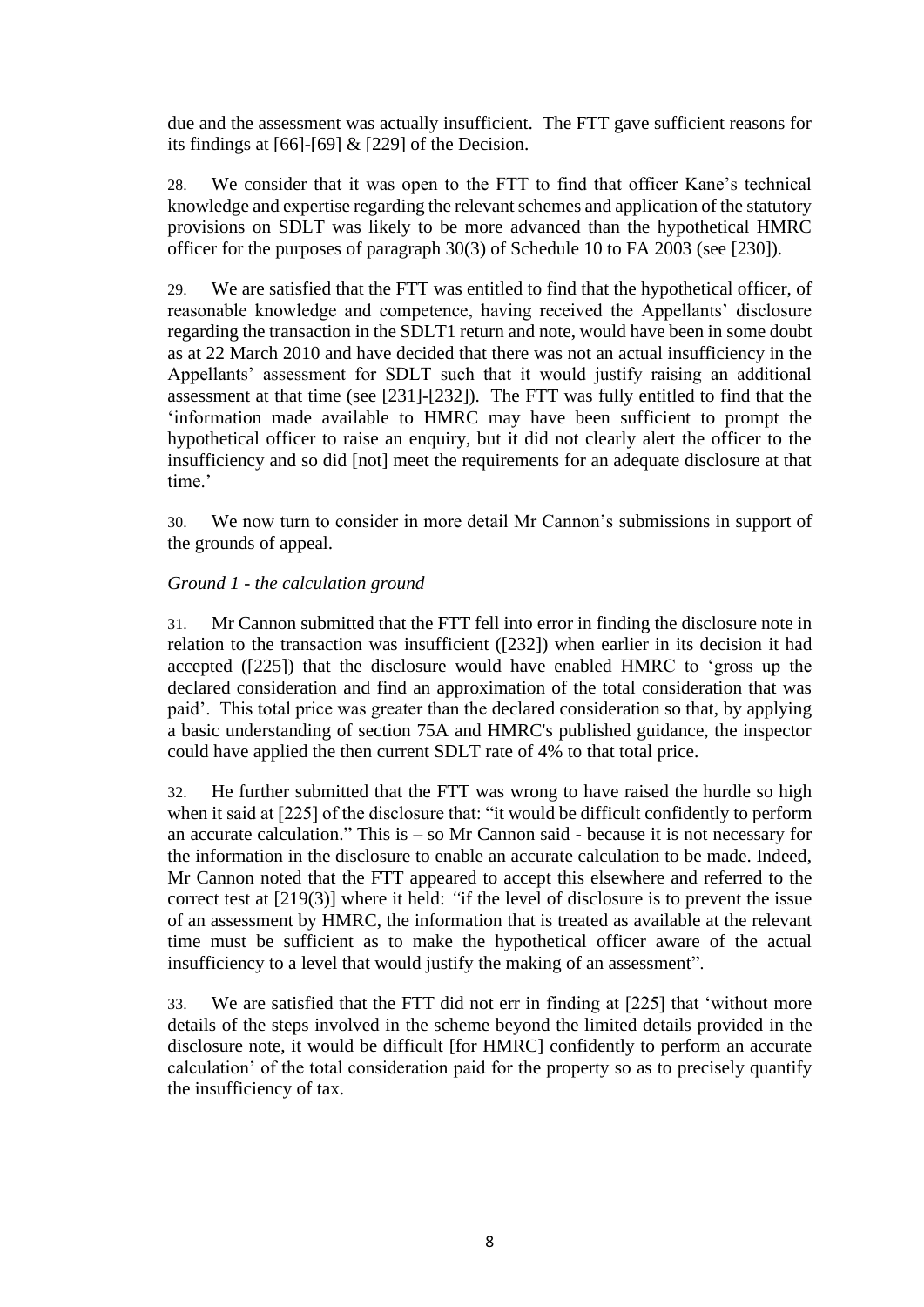34. Mr Cannon concedes that the FTT was referring at [219(3)] to the correct test and that it was not there suggesting that it was necessary for the hypothetical officer correctly to quantify the actual insufficiency of tax. Having identified the correct test, did the FTT arrive at a conclusion that was reasonably open to it? In our view, the FTT plainly did.

35. As Ms Lemos submitted on behalf of HMRC, a disparity between an estimated contract price and the consideration declared on the SDLT return could, at most, have alerted the hypothetical officer to a potential use of an avoidance scheme. Without the knowledge that the scheme was susceptible to challenge on technical grounds, the hypothetical officer would not have been alerted to an actual insufficiency of tax. Indeed, without knowledge of what the actual consideration for the acquisition of the property was, which no officer would have had from information provided by the taxpayers, HMRC could not even have checked whether the taxpayer had in fact, as alleged, implemented a tax avoidance scheme or that s/he had paid less SDLT than what was in fact due.

36. Even had the hypothetical officer been alerted to a possible disparity between the actual contract price and the consideration recorded on the SDLT return, that would not have alerted him to an actual insufficiency of tax, for the reasons recorded by the FTT at [84] and [85]:

'84. In his first witness statement, Mr Kane described his awareness of the loss of tax in each of these appeals (and so his decision to issue discovery assessments) as being driven by his knowledge of the discrepancy between the consideration shown in the SDLT1s and the Land Registry data. Mr Bedenham made much of this statement. However, I am satisfied that the decision to issue assessments was not driven by the discrepancy alone. As Mr Kane explained, there were other reasons – other than the use of one of the Jeepster or Hummer schemes – which might give rise to the discrepancy and it was not until further work had been done that HMRC was in a position to identify cases in which it was likely that one of the schemes had been used.

85. It was also Mr Kane's evidence that it was not until a member of his team had examined the SIP file that he or she would have been able to determine whether an assessment should be issued in any particular case. I have dealt with this assertion in my discussion below of the issues surrounding the timing of discovery in these cases.'

37. Therefore, the FTT reasonably concluded that even at the point where an officer of HMRC was in possession of both the consideration declared in the SDLT1 return and the consideration actually paid, that officer would not necessarily have concluded that the taxpayer had implemented an avoidance scheme, let alone one which had produced an actual insufficiency of tax.

#### *Ground 2 - the state of the law ground*

38. Mr Cannon submitted it was unnecessary for HMRC to consult counsel before concluding that there was an insufficiency of tax in the Appellants' return. It was clear that there was a loss of tax based on the wording of section 75A of FA 2003 and HMRC's published technical guidance when applied to the sub-sale transaction. He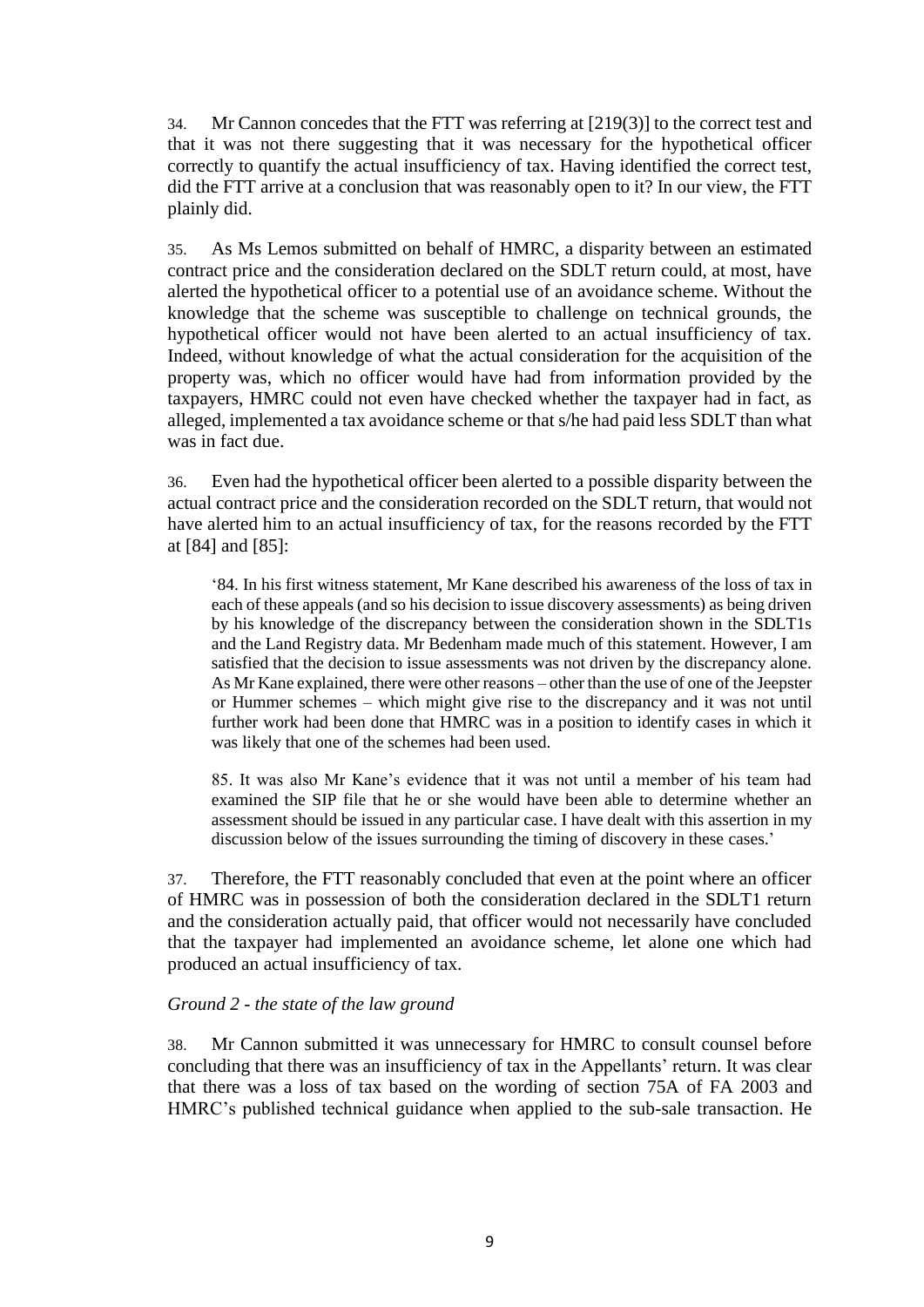submitted that the hypothetical officer's understanding should be taken to include an awareness that section 75A(3)(b) provided expressly that "the scheme transactions may include, for example  $-$  (b) a sub-sale to a third person". Moreover, the pro-forma disclosure of the Appellants expressly stated that part of the contract price was excluded from the chargeable consideration "because of "the sub-sale"".

39. Mr Cannon submitted that the hypothetical inspector's understanding should also be taken to include HMRC's detailed published guidance on section 75A contained in HMRC's Technical News Issue 5 of August 2007. This guidance clearly stated that section 75A was intended to counter certain schemes and contained numerous references to sub-sales as caught by the section: see paras 8 (examples of schemes), 11 (transfers of rights), 12 (transfer of rights) and 14(4) (husband and wife sub-sale). Therefore, a hypothetical inspector should have decided that there was a loss of tax and had sufficient information to make an approximate computation of the tax without having to wait for external advice.

40. According to Mr Cannon, the fact that Mr Kane and his HMRC colleagues were debating internally the precise application of section 75A was neither here nor there. Nor did the fact that the FTT first heard the *Project Blue* appeal in 2013 (*[Project Blue](https://www.bailii.org/cgi-bin/format.cgi?doc=/uk/cases/UKFTT/TC/2013/TC02777.html&query=(project)+AND+(blue)+AND+(first)+AND+(tier)+AND+(tax)+AND+(tribunal))  [Ltd v Revenue & Customs](https://www.bailii.org/cgi-bin/format.cgi?doc=/uk/cases/UKFTT/TC/2013/TC02777.html&query=(project)+AND+(blue)+AND+(first)+AND+(tier)+AND+(tax)+AND+(tribunal))* [2013] UKFTT 378 (TC)) affect the officer's basic understanding.

41. In our view Ms Lemos fairly characterised Mr Cannon's argument as comprising the following steps: (a) the FTT erred in having regard to the evidence of Mr Kane in determining HMRC's actual awareness of the effect of section 75A; and (b) the FTT should instead have had regard to: (i) the wording of the section; and (ii) the 2007 'Technical News' publication by HMRC.

42. We address these steps in turn but, as a preliminary point, agree with HMRC that the focus of the Appellants' appeal was misdirected. The Upper Tribunal in *Hicks v HMRC* [2020] UKUT 12 (TCC), in considering section 29(5) of TMA 1970, emphasised at [193] to [196] the importance of the quality of the taxpayer's disclosure. It also held at [198] that "there may be other cases where the law and the facts (and/or the relationship between the law and the facts) are so complex that adequate disclosure may require more than pure factual disclosure: namely some adequate explanation of the main tax law issues raised by the facts and the position taken in respect of those issues."

43. We are satisfied that the FTT's conclusion at [232] that this was a relatively complex case and the Appellants' disclosure was insufficient was a reasonable conclusion that was open to it on the state of the then law and evidence.

# *(a) FTT was right to have had regard to the evidence of Mr Kane*

44. In reaching its conclusion, the FTT properly and reasonably had regard to the evidence of Mr Kane which it accepted at [229] and [231], as set out above. At [230], the FTT noted that Mr Kane's evidence was not "directly relevant to the paragraph 30(3) issue" but that it would "take into account his evidence in considering the general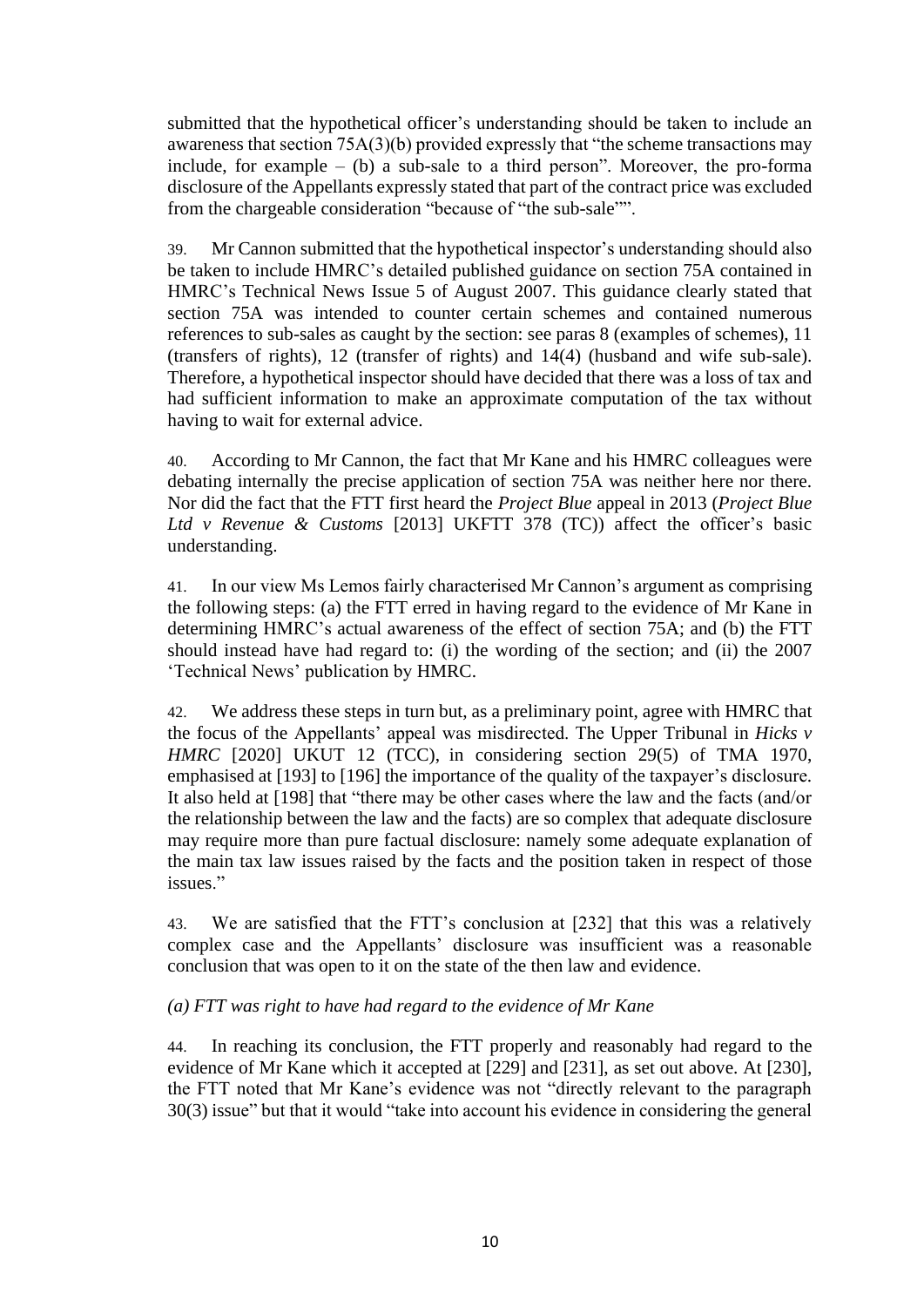level of awareness that it is reasonable to ascribe to the hypothetical officer ..." taking account of the fact that Mr Kane "is a specialist and was at the forefront of HMRC's efforts to counteract these schemes and so his technical knowledge was likely to be more advanced than might reasonably be expected of officers within HMRC in general."

45. Mr Cannon submits that the evidence of the understanding of Mr Kane and his colleagues' understanding of the scope of section 75A cannot affect the understanding of the hypothetical officer, but we do not accept this submission. It has no basis in law. The FTT was entitled to find that Mr Kane's evidence was relevant and should be taken into account when considering the understanding of a hypothetical officer. In our view, its approach to considering Mr Kane's evidence cannot reasonably be challenged.

46. In the written grounds of appeal Mr Cannon challenged the FTT having regard to HMRC's "*subjective state of the knowledge about the law*" and "*confidential*" investigations in determining the knowledge to be attributed to the hypothetical officer as the taxpayer cannot be expected to be privy to this information. However, he cited no authority for the proposition that the hypothetical officer cannot be attributed knowledge of the facts or the law which are "*unlikely*" to be known to the taxpayer. We can detect no error of law in the FTT's approach.

47. In his written grounds, Mr Cannon also submitted that HMRC's internal knowledge should not be considered a relevant fact in determining the quality of a taxpayer's disclosure. However, the hypothetical officer has attributed to him or her a 'reasonable' knowledge of tax law, which, depending on the complexity of the law, may not be sufficient to alert him or her to an actual insufficiency even if the taxpayer has disclosed enough factual information: see *Charlton v HMRC* [2013] STC 866, at [58]-[59] and [62]. If taxpayers are in any doubt as to the knowledge of the hypothetical officer, then this can be addressed in the disclosure by including further information.

48. Finally, Mr Cannon's challenge proceeds on the factual premise that the actual knowledge of HMRC at the relevant time was 'confidential' and not known to the taxpayers. This is not an issue on which the FTT made any findings of fact as it was not addressed in evidence. The submission therefore lacks any factual foundation.

49. In any event, the FTT was entitled to find as a fact that there was uncertainty within HMRC about the terms of section 45 FA 2003 and the effectiveness of section 75A in challenging schemes and that this uncertainty was widespread. We note that an (un-named) counsel had apparently advised the Appellants that the scheme was effective despite the enactment of section 75A. We do not think that there was an error of law in the FTT having regard to those matters when making its evaluative judgment.

#### *(b) (i) Allegation that the FTT did not have regard to the wording of section 75A*

50. Mr Cannon relies on the wording of section 75A(3)(b), which identifies types of 'scheme transactions' to which that section might apply. We are satisfied that the FTT did not suggest that the hypothetical officer would not have been aware that section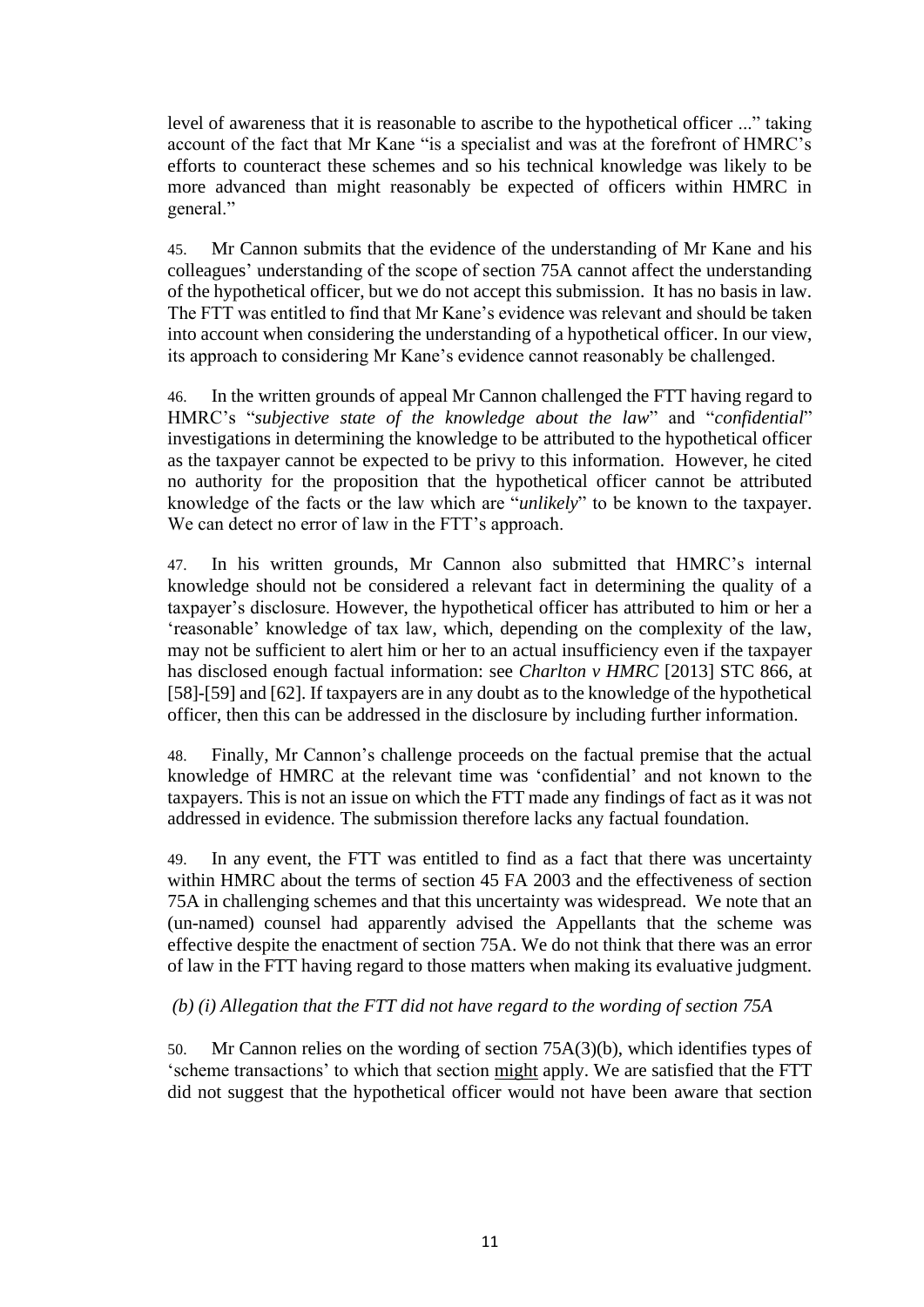75A was capable of applying to sub-sale avoidance schemes. That is as far as the wording of section 75A(3)(b) takes the analysis.

51. As the FTT stated in its summary of the law at [219(3)], the information need not be sufficient to enable HMRC to prove its case but it is not enough that the information might prompt the hypothetical officer to raise an enquiry.

52. The FTT was entitled to find that had the hypothetical officer directed their mind to section 75A(3)(b) as at 22 March 2010, the Appellants' disclosure note would only have prompted the opening of an enquiry rather than the raising of an assessment. The Appellants do not say why the fact that section 75A was capable of applying to avoidance schemes would have done anything more than prompt the opening of an enquiry.

*(b) (ii) Not having regard to the 2007 'Technical News' publication - HMRC's Guidance note*

53. The heart of Mr Cannon's challenge to the FTT's decision was that it failed to have regard to HMRC's guidance in its Technical News publication from 2007. The essence of the Appellants' case on this ground is that the FTT should have focused on additional evidence and facts – those contained in HMRC's Technical News Issue 5 of August 2007 ('HMRC's Guidance').

54. Mr Cannon relied heavily on this single document to make the submission that it was in fact clear to HMRC prior to 22 March 2010 that the Hummer avoidance scheme (apparently) implemented by the Appellants would fail.

55. HMRC's Guidance addressed the amendment to FA 2003 which had introduced section 75A. The provision was intended to counter certain schemes which had the effect of reducing SDLT. It addressed the commencement of the provision, the definition of scheme transactions (paragraphs 7-8) and what was meant by scheme transactions 'involved in connection with' a disposal and acquisition (paragraphs 9-14).

56. Mr Cannon relied in particular on paragraphs 8, 11, 12 and 14 (example 4) of HMRC's Guidance:

#### '**Scheme transactions**

………………………………

8. Section 75A(3) gives examples of what may be scheme transactions:

-the acquisition by P of a lease deriving from a freehold owned or formerly owned by V;

-a sub-sale to a third person;

-the grant of a lease to a third person subject to a right to terminate;

-the exercise of a right to terminate a lease or to take some other action;

-an agreement not to exercise a right to terminate a lease or to take some other action;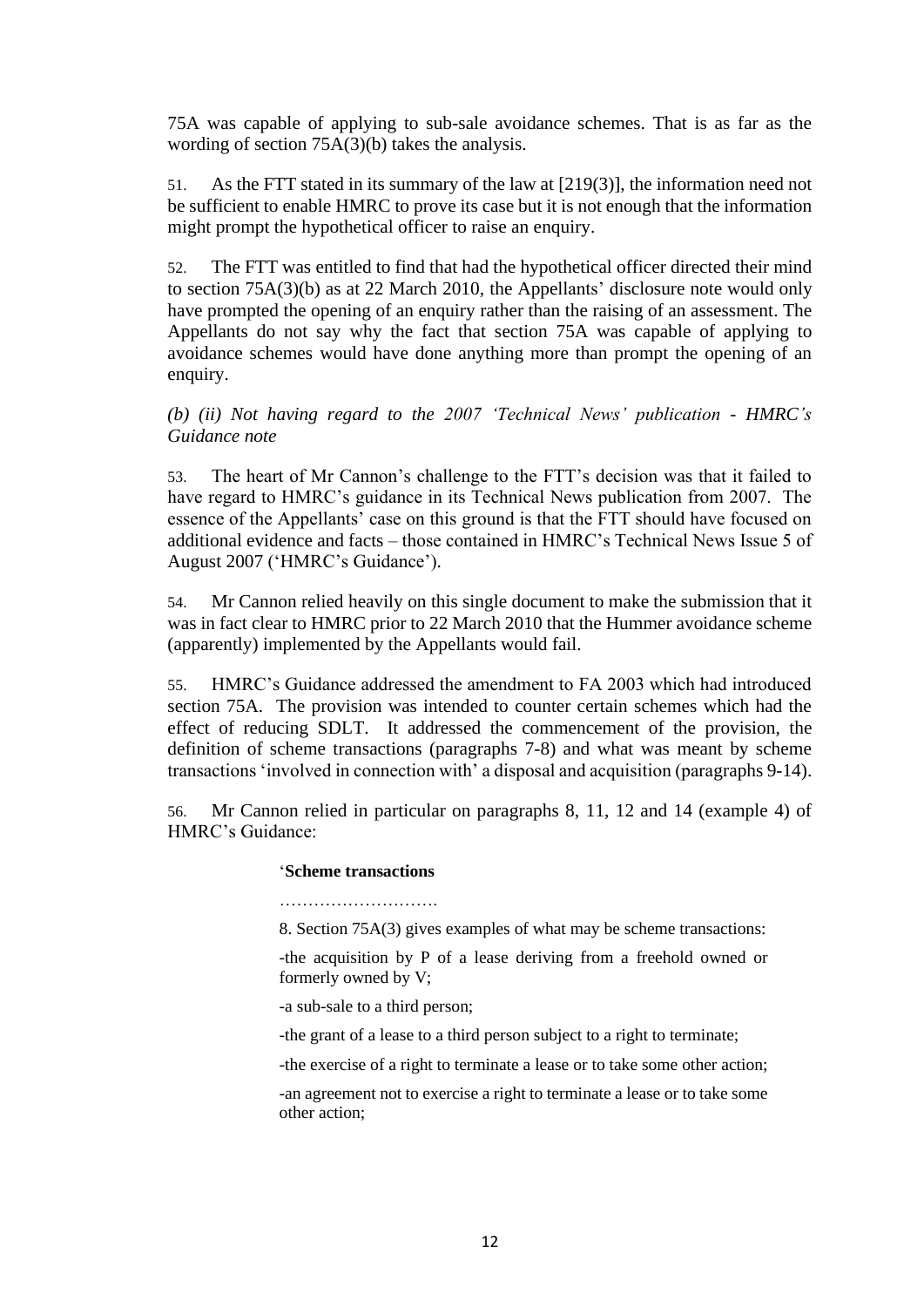-the variation of a right to terminate a lease or to take some other action.

#### **Scheme transactions 'involved in connection with' a disposal and acquisition**

……………………….

11. In particular it is unlikely that (except on a transfer of rights, see below) section 75A can apply to a disposal by V and an acquisition by P where neither P nor his associates nor his advisers have had any involvement in or any connection with transactions other than the one by which P acquired the property, and neither P nor his associates obtains any SDLT benefit from the way in which the acquisition is effected.

12. However section 75A will apply where the acquisition by P is effected by a 'transfer of rights' within the meaning of section 45, for example a sub-sale. So if V agrees to sell to X and X agrees to sell on to P section 75A applies to the disposal by V and the acquisition by P whether or not P or his associates or his advisers had any involvement in or connection with the V–X contract.

…….

14. There follow some examples where section 75A does not apply to a disposal by V and an acquisition by P because there are not a number of transactions involved in connection with the disposal and acquisition.

#### **Examples**

…………

V agrees to sell land to H. H agrees to sell on to his spouse W. These transactions are completed at the same time. At a later stage W sells on to an unconnected third party P. Section 75A does not apply as regards the disposal by V and the acquisition by P (although section 75A will apply as regards the disposal by V and the acquisition by W)."

57. This document was not relied on by the Appellants before the FTT. It was not in evidence and was therefore not put to HMRC's witnesses.

58. Ms Lemos did not object to the document being admitted before us on appeal pursuant to the test in *Ladd v Marshall* [1954] 1 WLR 1489 as explained in *Donald Graham Ketley v Revenue and Customs* [2021] UKUT 218 ('*Ketley*') at [52]-[54]:

"52. There is no doubt that the Upper Tribunal has power to admit new evidence that was not before the FTT pursuant to the Tribunal Procedure (Upper Tribunal) Rules 2008 ("the Rules"). Rule  $15(2)(a)(ii)$  states that the power should be exercised in accordance with the overriding objective to deal with cases "fairly and justly".

53. Both parties referred us to the three-part test for the admission of new evidence on an appeal in the civil courts set out by Denning LJ, as he then was, in *Ladd v Marshall* [1954] 1 WLR 1489 at page 1491:

"… first, it must be shown that the evidence could not have been obtained with reasonable diligence for use at the trial; secondly, the evidence must be such that, if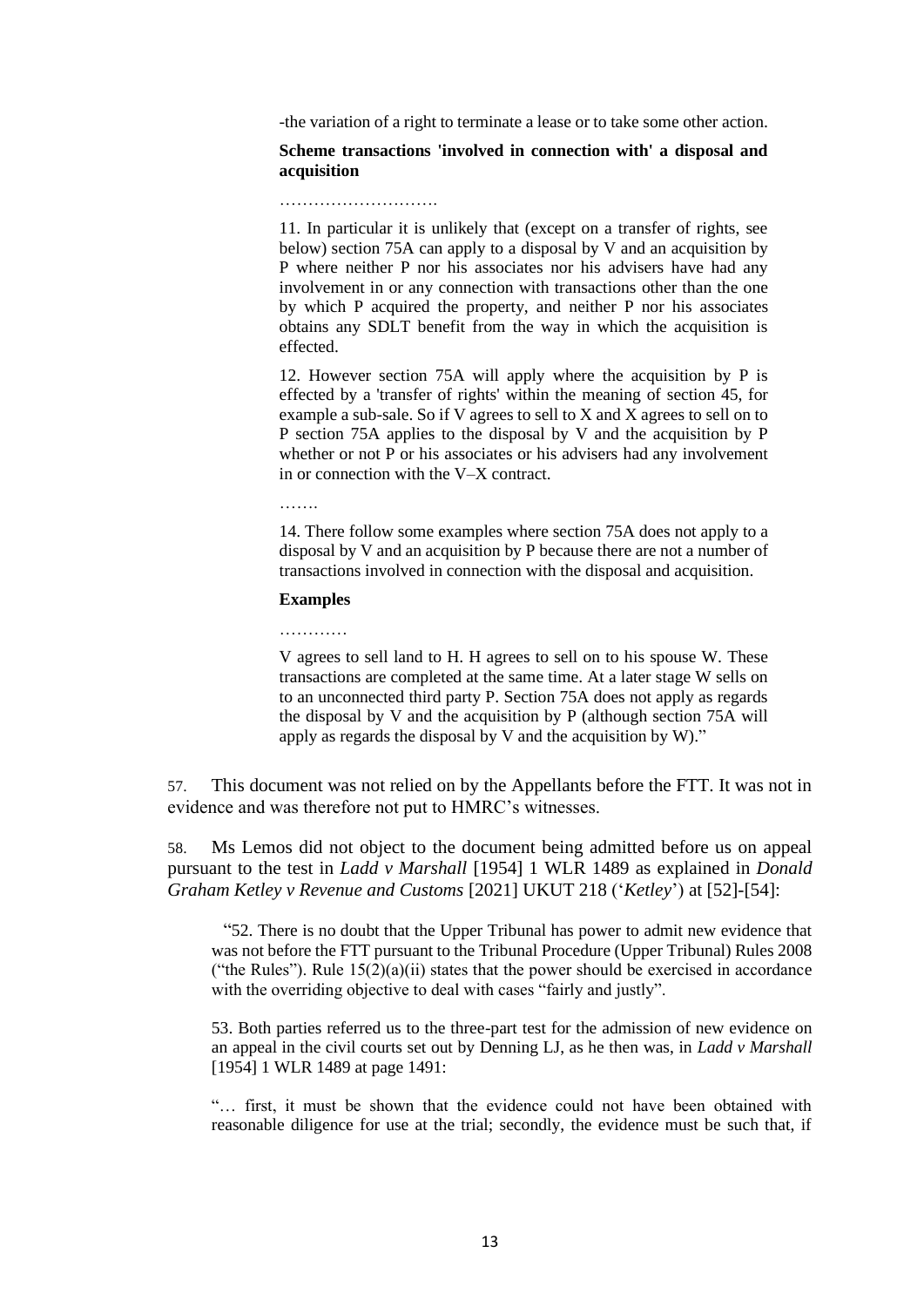given, it would probably have an important influence on the result of the case, though it need not be decisive; thirdly, the evidence must be such as is presumably to be believed, or in other words, it must be apparently credible, though it need not be incontrovertible."

54. The parties agree that these criteria should be regarded as being of persuasive authority, but should not be applied as strict rules in the exercise of the Tribunal's discretion (see *Anglian Water Services Limited v HMRC* [2018] UKUT 431 ("Anglian Water") at [100])."

59. Nonetheless we are satisfied that we should not admit HMRC's Guidance in this appeal as it would not be just and fair to do so when applying Tribunal Procedure (Upper Tribunal) Rules 2008, Rule  $15(2)(a)(ii)$  and Rule  $2(1)$  – the overriding objective.

60. First, we repeat that the document was not put to HMRC's witnesses in evidence for them to comment upon or explain their understanding of its contents or its relevance (if any) to their assessment of the application of the law to the facts of the case. We are satisfied that this would have had an important effect on the fairness of proceedings and might have necessitated different evidence being called or the appeal being run differently before the FTT. The potential unfairness explained at [73]-[74] of *Ketley* applies to this appeal for similar reasons.

61. Before the FTT, the Appellants did not rely on the Technical News publication as relevant to the question of the knowledge to be attributed to the hypothetical officer. It is unclear to us how the FTT could be said to have erred in failing to reach an alternative conclusion on the basis of evidence that was not relied upon by the Appellants. However, the unfairness of admitting the evidence on appeal before the Upper Tribunal is clear.

62. The Appellants' suggestion that HMRC "*were, much earlier than 2010, in no doubt that these arrangements did not work*" is a collateral attack on the FTT's findings of fact in respect of HMRC's knowledge, contained in the evidence given by Mr Kane and accepted by the FTT:

(1) The evidence relied on to support this challenge is the limited number of paragraphs from the HMRC's 2007 Technical News publication, which gave an illustrative example, which did not address either of the Jeepster or Hummer schemes.

(2) An earlier version of the publication relied on by the Appellants was referred to in the witness statement of Ms Randall, who gave evidence for HMRC and an earlier draft was exhibited to her statement. It was never put to her in crossexamination that this Technical News publication demonstrated that HMRC were aware that the Jeepster and Hummer schemes did not work because of the operation of section 75A.

(3) Mr Kane, in his first witness statement, gave evidence that at the time the enquiry window closed on 22 March 2010, HMRC "had not formed a view as to the taxation consequences of this type of arrangement" i.e. Jeepster and Hummer type schemes.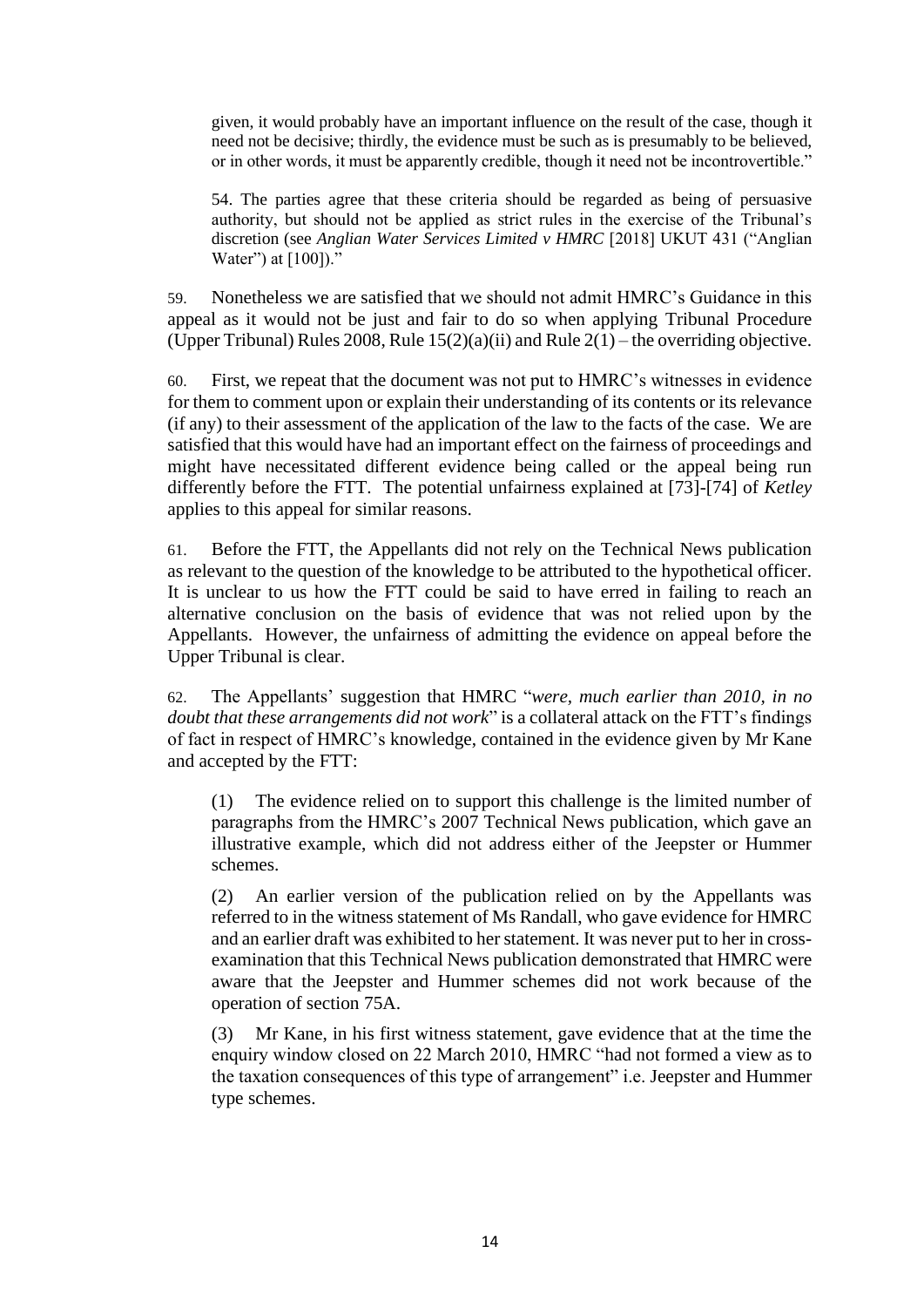(4) Despite having been cross-examined at length by counsel for the Appellants on this point, it was never put to Mr Kane that the 2007 Technical News publication demonstrated that HMRC had formed a view that section 75A could be used to successfully challenge Jeepster and Hummer type schemes.

(5) In any event, though he was challenged on the state of HMRC's knowledge, Mr Kane's evidence under cross-examination was: '…when I started this work, [...] everybody, in all honesty, had a view that most of the schemes would succeed in their intention.'

63. Second, HMRC's Guidance was a publicly available document which could have been obtained by the Appellants, who were legally represented, at the time of the hearing before the FTT. HMRC had no obligation to disclose this guidance upon which they did not rely and HMRC had disclosed an earlier version of the document (albeit with different content) as an exhibit to one of its witnesses' statements. There was no convincing or good reason explaining why the Appellants did not identify and rely on this document before the FTT.

64. Third, we are not satisfied that the document would probably have had an important influence on the outcome of the case before the FTT. We are satisfied that the document does not contradict the findings of the FTT. As explained above, Mr Kane's evidence was accepted by the FTT at [66]-[69]. It is not open to the Appellants to seek to challenge the findings made by the FTT, on the basis of generic statements made in a document that was not put to HMRC's witnesses. In any event, it was put to Mr Kane in cross-examination that HMRC knew prior to 1 April 2010 that the schemes were challengeable. Mr Kane denied that and the FTT accepted his evidence. There was sufficient evidence available to support the FTT's conclusion on this issue.

65. Even if the FTT could have taken the document into account there are at least four reasons why we are satisfied it would not have carried great weight nor undermined the evidence given and facts found.

66. First, it can be seen that HMRC's Guidance of 2007 contains broad assertions to the effect that certain transactions involving sub-sales may (rather than inevitably would) be within the scope of section 75A. However, paragraph 8 does no more than re-state section 75A(3). It leaves open the specific application of the subsection to the detailed facts which are to be considered.

67. Second, Mr Cannon relies on example four under paragraph 14 of a transaction caught by section 75A(3) as applying to the Appellants' transaction: 'V agrees to sell land to H. H agrees to sell on to his spouse W….. although section 75A will apply as regards the disposal by V and the acquisition by W'.

68. However, there are significant factual distinctions between the example in HMRC's Guidance and the Appellants' transaction. For instance: (a) the Appellant's disclosure note referred to the transaction as a gift not a sub-sale; (b) it was not obvious that the Appellants were husband and wife because this was not disclosed and they have differing surnames; (c) the disclosure note provides no indication of an onward sale to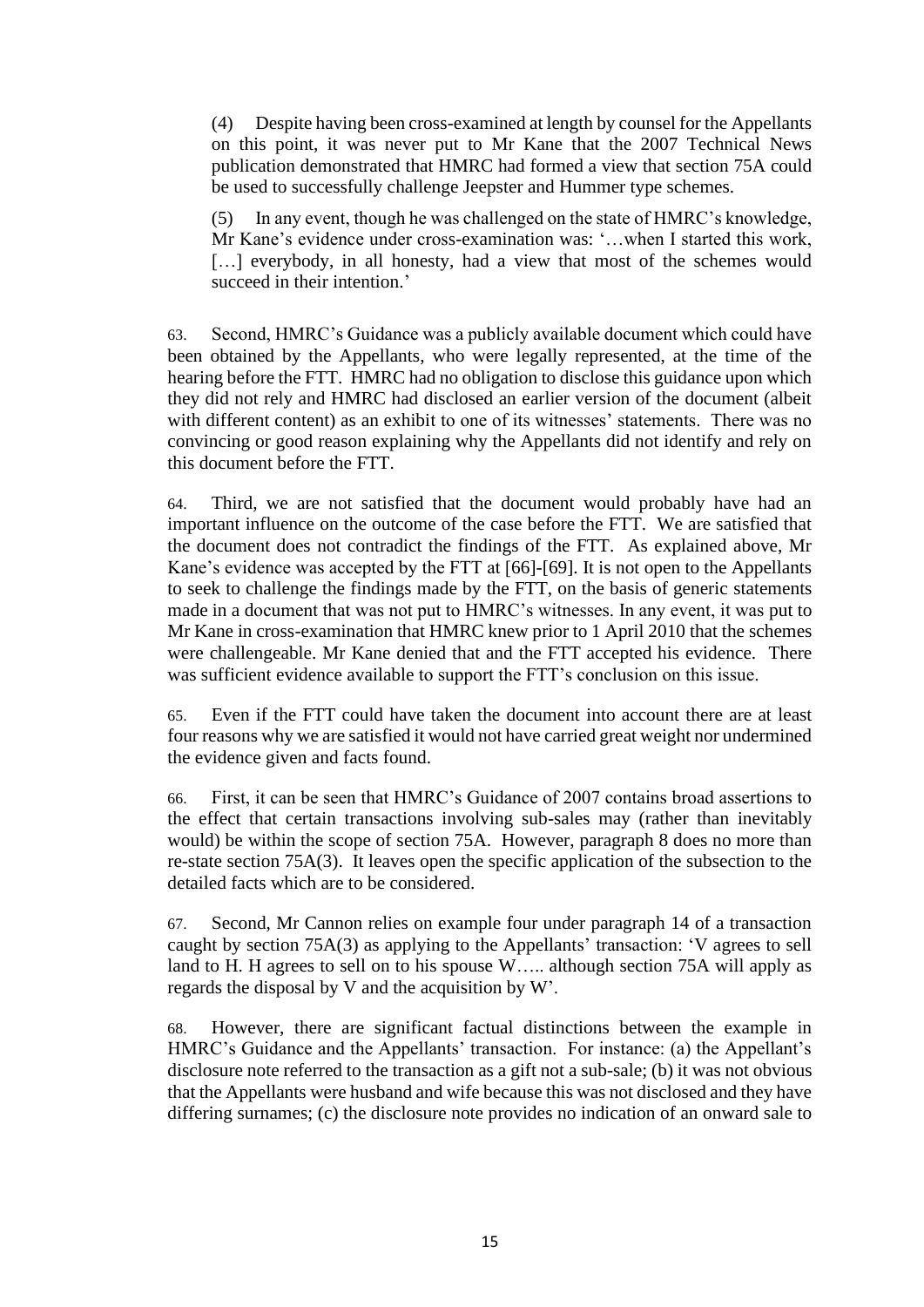a third party (unlike HMRC's Guidance example) and the example is for a transaction between husband and wife being caught by section 75A in the context of a further onward sale; and (d) there was nothing on the face of the disclosure note to say that the transaction between the couple was not a genuine gift.

69. Third, HMRC's Guidance could provide support for concluding that husband and wife sub-sales may meet the test of 'in connection with' condition in section 75A. It does not go so far as to say that all husband and wife sub-sales are caught by section 75A - only that such sub-sales satisfy part of the test within the section and are not excluded from the category of 'in connection with' transactions.

70. Fourth, this technical guidance is from 2007 and so was nearly three years old as at 22 March 2010. The FTT heard evidence as to what HMRC's view was on the effectiveness of section 75A at the relevant time. Thus, any evidence relating to HMRC's Guidance in 2007 would have been superseded by HMRC's understanding of the application of the law to the Hummer scheme in 2010. The FTT was entitled to accept the evidence that there was debate within HMRC as to the effectiveness of the Hummer Scheme in March 2010 and their position only became settled following advice from counsel on 1 April 2010.

71. Therefore, we are satisfied that it would not be just and fair to admit this evidence on this appeal. Further, even if the evidence had been admitted, we are satisfied that for all these reasons, HMRC's Guidance would not have made any material difference to the factual findings of the FTT or to its evaluative judgment. There is nothing express in the disclosure note to suggest the consideration was artificially suppressed or it was not a genuine gift. Nor was it obvious that the transaction was part of an avoidance scheme. It might have been sufficient to alert HMRC to make further enquires. But that is not enough.

72. In conclusion, we reject the Appellants' case that a specialist tribunal that heard evidence, made careful findings of fact and correctly directed itself on the law could not have reached the findings and conclusions that it did. In particular, the Appellants are not entitled to rely on general statements contained in a document about the sorts of transactions to which section 75A might apply, which was a document that was not before the FTT and which was not put to HMRC's witnesses.

73. Mr Cannon accepts the FTT applied the correct legal principles and we are satisfied that it was open to the FTT to apply those principles in the way that it did to the facts that it found (which were not challenged by the Appellants). HMRC's guidance document from 2007 upon which the Appellants now attempt to rely was not introduced before the FTT and is not admissible. In any event it does not assist the Appellants because it did not confirm that the Jeepster and Hummer schemes were known by HMRC to be ineffective at the relevant time in March 2010.

# **Respondent's notice**

74. In light of our conclusions there is no need to consider the Respondent's Notice.

# **Disposal**